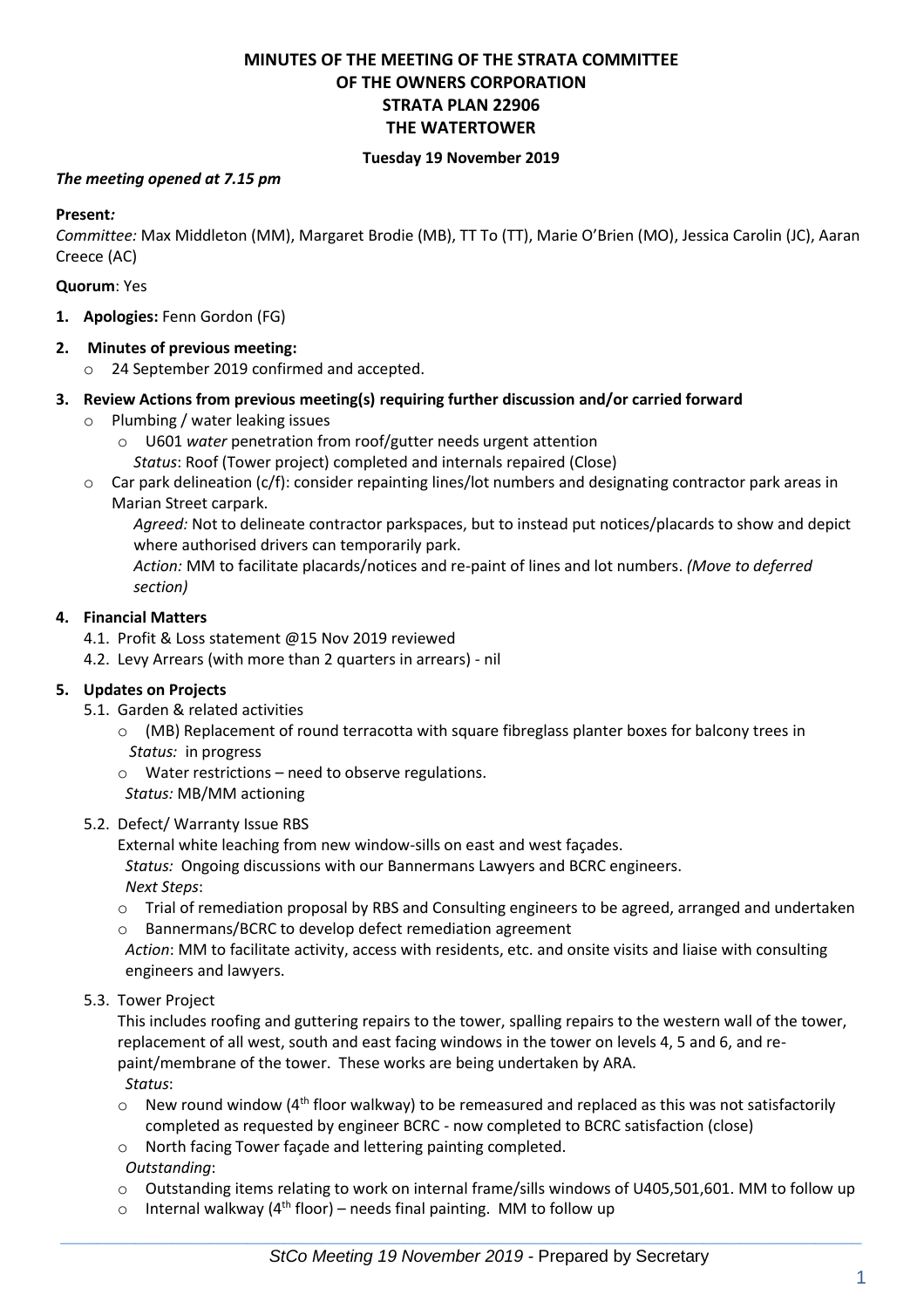*Agreed :* Shroud repainted by ARA (variation - \$4,800) – MM to recover costs from CPSGlobal/Vodafone for unfinished work.

5.4. Lift Modernisation / Upgrade

*Status*:

- o Electra Lift agreement near finalisation (with input from Bannermans lawyers) *Agreed*
- o Commencement date June 2020 *Next steps*:
- o Lift agreement to be executed.
- o Start date in June 2020 to be confirmed with no lift service for 10 weeks.
- o Interior design to be progressed by Committee in first quarter 2020.

# 5.5. CPSGlobal / VHA-Vodafone lease of rooftop space for the installation of mobile antennae*. Status:*

- o Shroud build not finalised (also refer 5.3 above)
	- $\circ$  door and roof  $o/s$  CPS Global to complete
	- o painting to match essentially completed by ARA
	- o ARA requested to final Perspex patching requested

*Action:* MM to continue to chase up CPSGlobal /ensure Vodafone shroud and access hatch are completed

- 5.6. Mirvac/Council post-dilapidation report (relating to road works) *Status:*
	- o Report received determined that there was no impact no further action *(close)*
- 5.7. Transport NSW proposed station accessibility upgrade.

*Status/Ongoing:*

- o Mayoral motion effectively gives Council endorsement TfNSW's of Option 1 with some minor concessions relating to traffic resulting in loss of 12 car parks on Marian Street.
- o MM/MB/MO to pick up next year in conjunction with *Reconnect Redfern* relating to the design that will be submitted to NSW Planning and Assessment.

# **6. Building Management & Maintenance**

- 6.1. Plumbing / water leaking issues
	- o Roof on east
		- o U403 experiencing rain water in kitchen window during severe wind/storm
		- o U404 *water* penetration from roof into west facing bedroom above window
		- o U306 seepage into ceiling during severe wind/storm (seems related to U403 above)

*Status*: ARA have investigated and have found rust around the skylights and believe that is where the rain is penetration into the roof cavity.

*Action*: MM to engage ARA to replace skylights in 401, 402, 403 and 404 and attend to any other areas on roof that allow leakage.

6.2. Window Cleaning

*Agreed:* defer decision to December based on completion of (or not) of window defect remedial agreement/work/scaffolding.

# **7. Strata Administration & Compliance**

7.1. Annual Fire Safety Statement – certifiers defects (August 2019 report) to be actioned. *Status:* 

- o Missing exit lights installed by electrician
- o MM seeking quotes from NFS for some other items

*Action (ongoing):* MM to continue to action and facilitate work on outstanding items for remediation/recommended items.

7.2. Internal Smoke Detectors

*Status:* 

- o 30/10/2019 MM issued notice to residents about the need to ensure these exist and are operational and that they would be subject to annual compliance checking
- 7.3. Christmas Party 1 December 2019
	- o Specific committee meetings to be convened to facilitate and allocate jobs.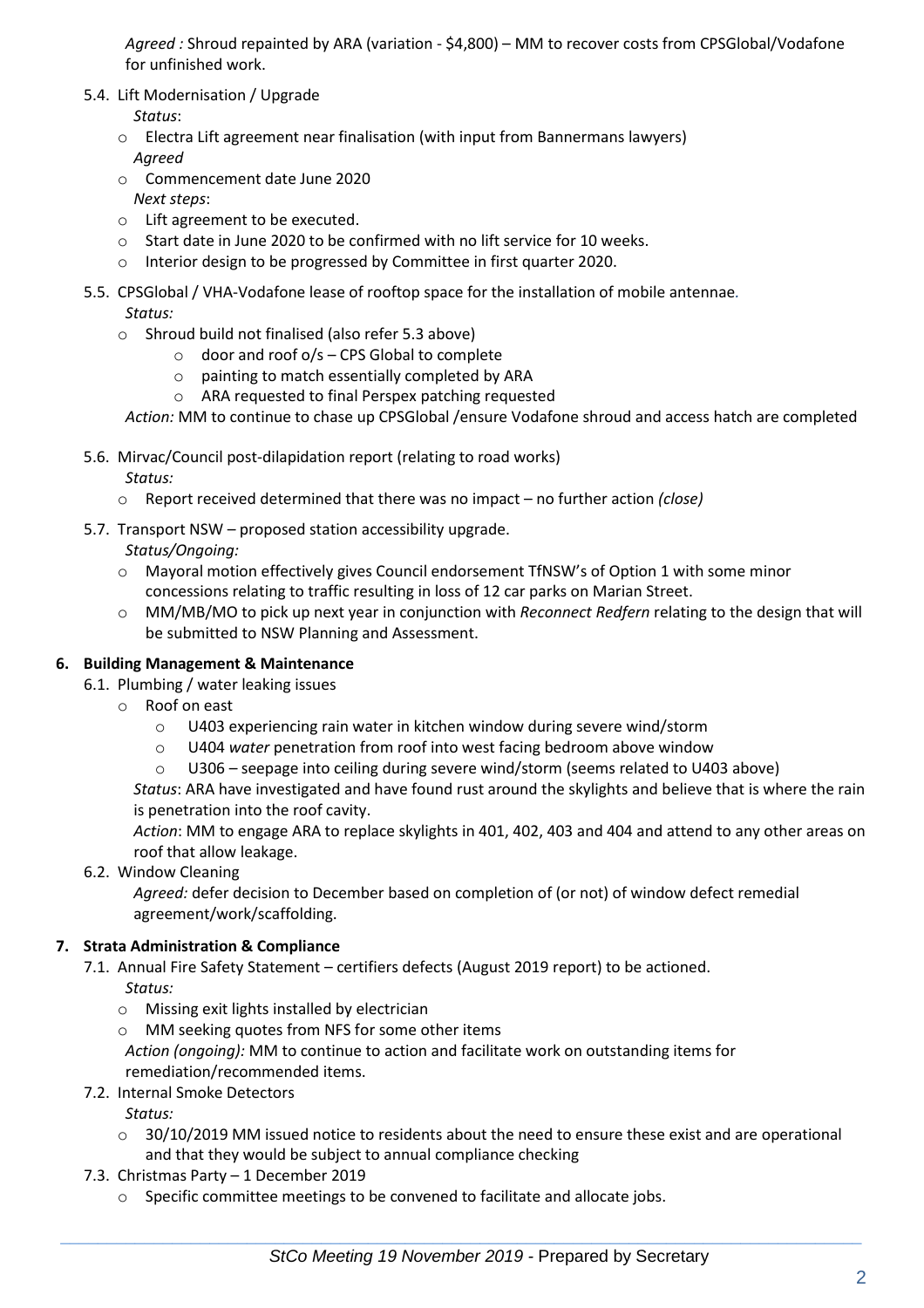#### **8. Other incidents/activities/complaints, etc.**

- 8.1. U110 reported some vibrations.
	- *Noted:* There were no known works that could be causing this the source is unknown.
- 8.2. 4/11/2019: False alarm fire brigade call out dut to smoke from Unit 302 *Action:* MM to advise tenant/resident of possible call out charges from the Fire Brigade.

# **9. Inward correspondence received (not previously covered or in pipeline) requiring review/decisions/noting**

o U113 – Airconditioning with ducting via Marian Street Carpark confirmed.

# **10. Other New Business**

- o nil
- **11. Next meetings:** 
	- o Strata Committee (budget) 29 January 2020

# *The meeting closed at 8.32pm*

 $\_$  , and the set of the set of the set of the set of the set of the set of the set of the set of the set of the set of the set of the set of the set of the set of the set of the set of the set of the set of the set of th